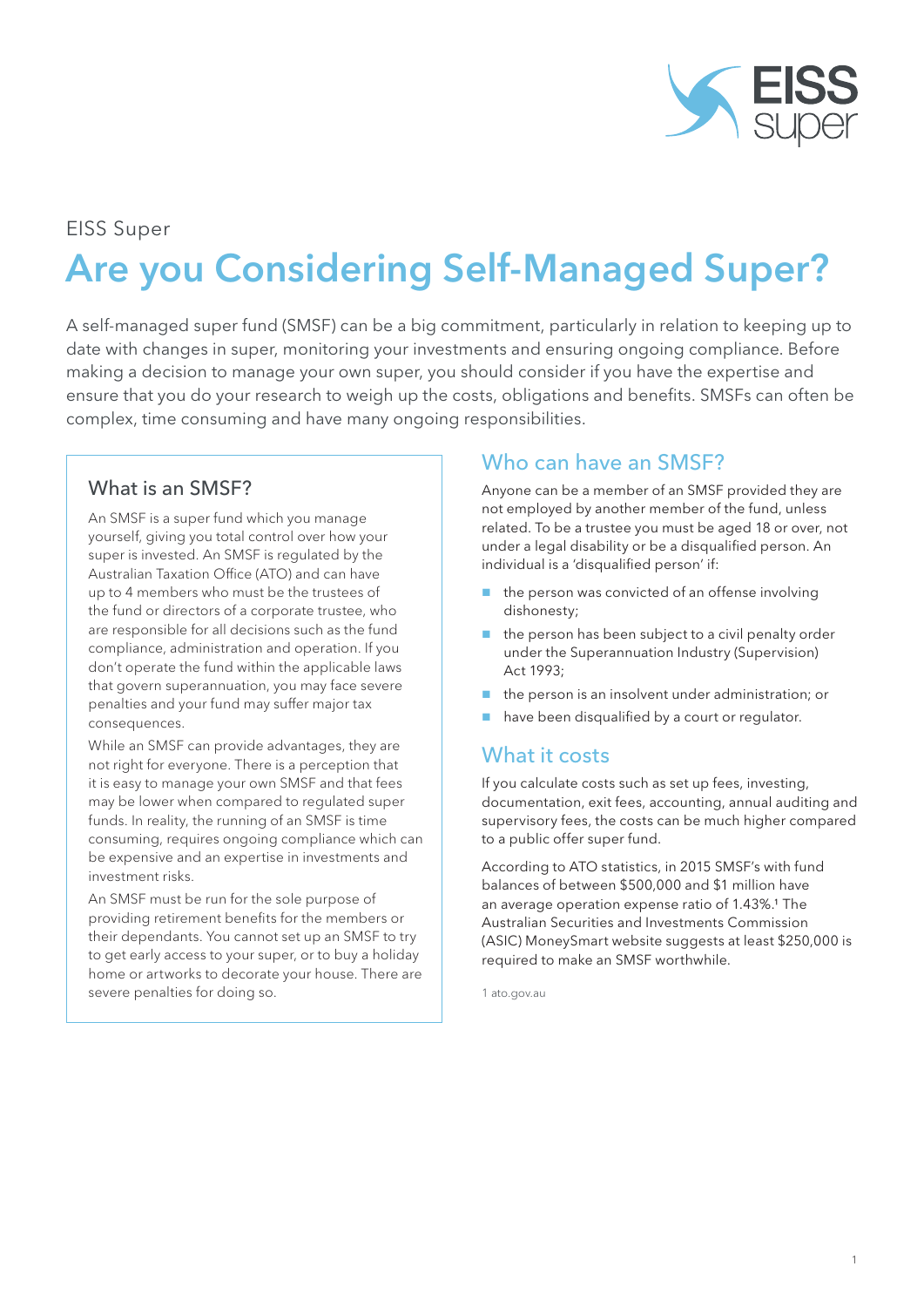# What are the responsibilities?

In an SMSF you will be required to act in accordance with:

- $\blacksquare$  the provisions of the Superannuation Industry (Supervision) Act 1993;
- the trust deed for the SMSF;
- the Corporations Act 2001 (for a corporate trustee); and
- other rules imposed under trust and tax law.

You will be obligated to maintain an investment strategy and manage all contributions and withdrawals. You will need to remain up to date with the ATO's frequent changes to SMSF rules and regulations. You must also comply with a range of requirements, such as:

- **r** reporting and record keeping;
- **tax requirements; and**
- audit requirements.

Those thinking about setting up an SMSF need to consider a range of factors, such as:

- $\blacksquare$  the considerable time required to actively manage an SMSF;
- $\blacksquare$  that a sizeable balance is generally required to offset costs;
- $\blacksquare$  that a significant level of expertise and skill in a wide range of investments, including cash, fixed interest, shares and property is needed; and
- when yours or other members of the fund circumstances change, you or they may no longer have the capacity to deal with the complexities of the SMSF; and
- $\blacksquare$  that as Trustee, you are legally responsible for complying with the relevant laws.

If you are thinking of moving your retirement savings into an SMSF, it is a very important financial decision and careful consideration should be taken as you need to have the time and skills to do it.

It makes sense to consider your options and compare between an SMSF and a public offer super fund, like EISS Super, before you make a decision.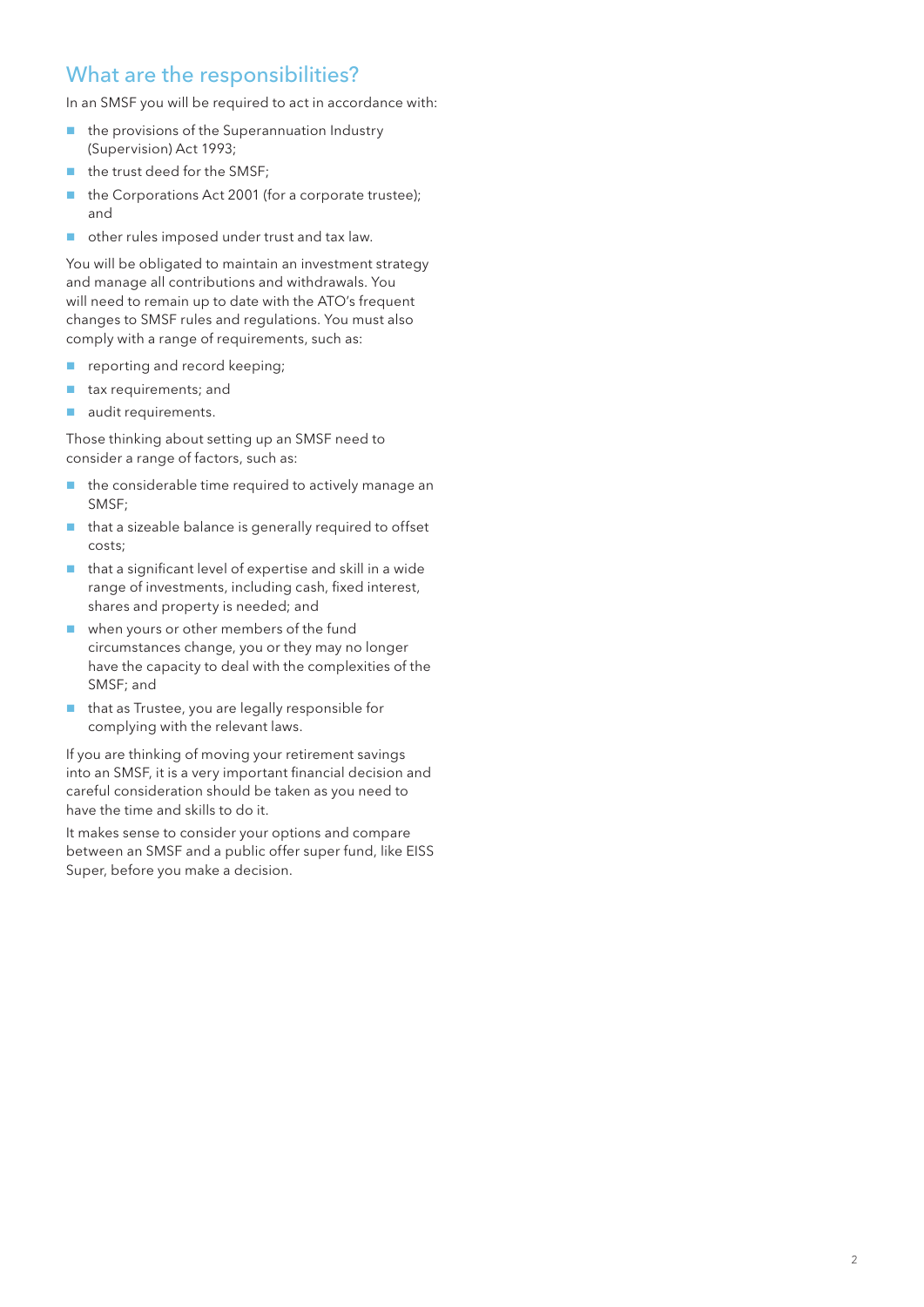#### A comparison between an SMSF and EISS Super

| <b>SMSF</b>                                                                                                                                                                                                                                                                     | <b>EISS Super</b>                                                                                                                                                                                                                                                                                                                       |
|---------------------------------------------------------------------------------------------------------------------------------------------------------------------------------------------------------------------------------------------------------------------------------|-----------------------------------------------------------------------------------------------------------------------------------------------------------------------------------------------------------------------------------------------------------------------------------------------------------------------------------------|
| Trustee responsibilities:<br>Annual independent audit;<br>Annual financial statements;<br>Financial accounts;<br>Annual tax return;<br>Develop, implement and monitor the investment<br>strategy; and<br>Adhere to and be compliant with superannuation and<br>tax legislation. | Trustee responsibilities:<br>EISS Super manage this for you.<br>$\mathcal{L}_{\mathcal{A}}$                                                                                                                                                                                                                                             |
| Administration:<br>Record keeping; and<br>Maintaining all documentation and details.                                                                                                                                                                                            | Administration:<br>EISS Super manage this for you.                                                                                                                                                                                                                                                                                      |
| Running costs:<br>Set up costs;<br>Ongoing accounting, auditing, brokerage and adviser/<br>advice fees;<br>Actuarial fees; and<br>Other fees and levies.                                                                                                                        | Running costs:<br>Ranging from 0.33% p.a. to 1.01% p.a. depending on<br>your investment choice <sup>2</sup> .                                                                                                                                                                                                                           |
| Investments:<br>Develop and set up an investment strategy;<br>Select from a wide range of investments including<br>property; and<br>Ongoing management of the investments.                                                                                                      | Investments:<br>A range of 5 investment options.                                                                                                                                                                                                                                                                                        |
| Expertise:<br>You will have to have a significant level of knowledge<br>and skill in a wide range of investments, including<br>cash, fixed interest, shares and property.                                                                                                       | Expertise:<br>A team of investment specialists regularly review and<br>manage the investment managers and investment<br>options on your behalf.                                                                                                                                                                                         |
| Advice:<br>Seek guidance from a financial professional at<br>n.<br>additional cost.                                                                                                                                                                                             | Advice:<br>EISS Financial Planning provides financial advice to<br>$\mathcal{L}_{\mathcal{A}}$<br>our members. If the advice specifically relates to your<br>EISS Super account, it is generally provided to you<br>at no additional cost however you may be charged a<br>fee-for-service for other advice.                             |
| Insurance:<br>You will have to purchase your own insurance cover<br>and in the event of a claim, you will have to manage<br>this on your own.                                                                                                                                   | Insurance:<br>Automatic Death and Total and Permanent<br>Disablement (TPD) insurance cover provided upon<br>joining.<br>In the event of a claim, EISS Super manage the claim<br>$\mathbb{R}^n$<br>with the insurer.<br>You also have the option to apply for Salary<br>Continuance Insurance and additional Death and<br>TPD Insurance. |